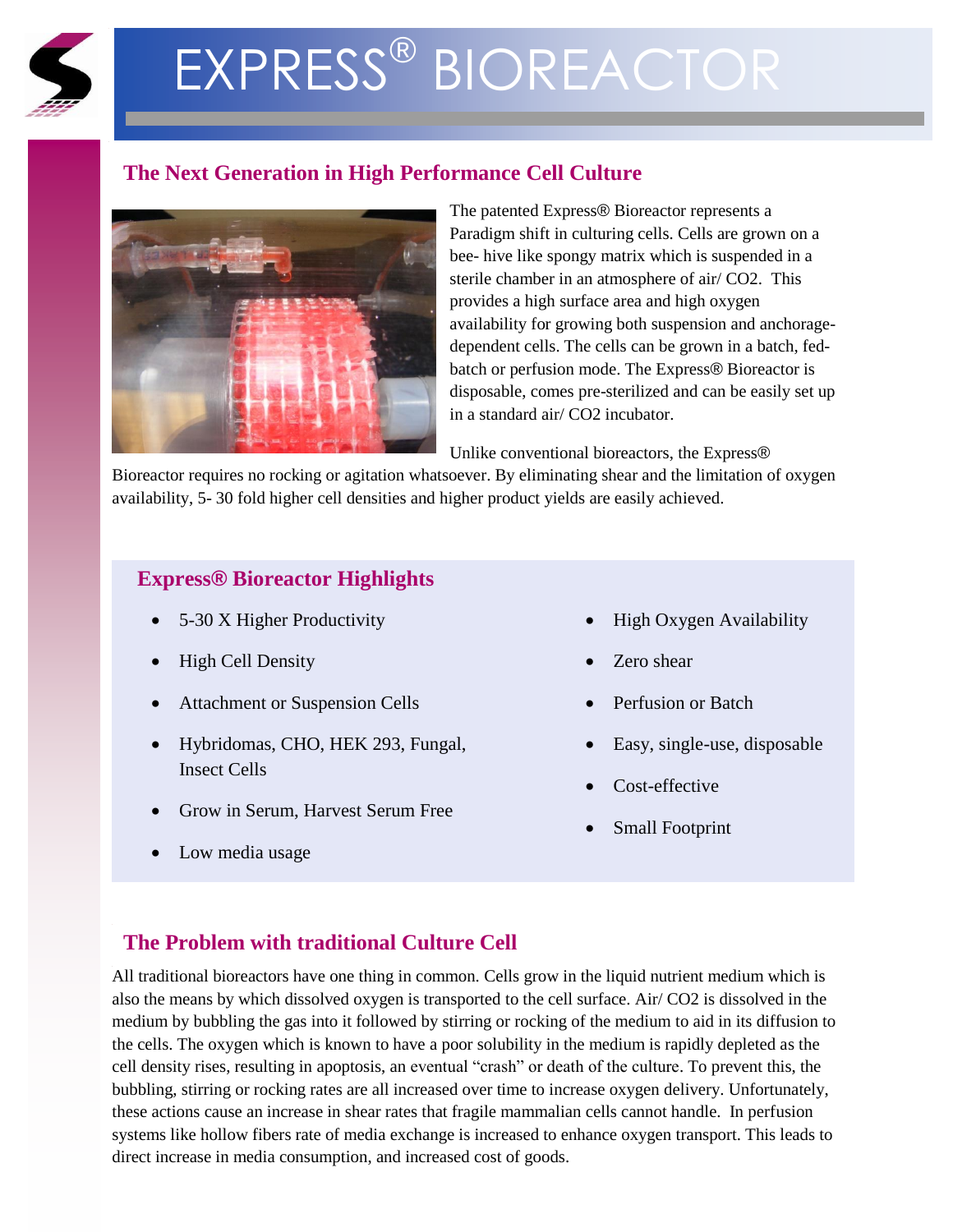

### **The Breakthrough Solution**

In the Express® Bioreactor, the feeding and the oxygen transport are decoupled. The very porous honeycombed matrix is constantly exposed to air/  $CO<sub>2</sub>$  and provides a large surface area for a large population of cells to grow on mimicking a "lung" with superior gas exchange abilities. Fresh media is constantly dripped on to the matrix and allowed to wick through the matrix to the cell surface. Product and waste metabolites are constantly removed while the cells are growing only a thin layer of medium away from O2. This unique design can thus support high cell density, high oxygen availability and nutrient exchange while continuously removing product and deleterious waste metabolites from the cells with zero shear. Surface treatment of this biocompatible matrix assures growth of conventional suspension cells as well as difficult to grow attachment cells. Hybridomas, HEK 293, CHO fungal, yeast and insect cells have all been grown in the Express® Bioreactor.

#### **How it Works**

Culture media is continually dripped very slowly onto the top of the "lung"-like matrix and allowed to wick by capillary action, as a very thin film over the entire growth surface. Circulating air flows freely throughout the large pores integral to the matrix. Cells are never submerged, but continually bathed by the thin film of culture media, thus allowing every growing cell equal access to highly efficient gas-exchange.

Innoculation, feeding and harvesting are all completed in a simple media exchange procedure. To date a variety of cell lines including hybridomas, CHO, human embryonic kidney (HEK), fungal and insect cells have all been successfully grown to high densities.



#### **Case Study 1: Up to 15X Higher Productivity**

#### **Comparison of the Express® Bioreactor**

#### **vs. Standard Stirred Tank**

This experiment was designed to compare the productivity of a standard 1 liter stirred tank bioreactor with a similar sized Express® Bioreactor. Hybridoma cells were grown in both bioreactors and the cumulative output of antibody produced was measured. The data shows a 15-fold higher antibody production in the Sepragen Express® Bioreactor.

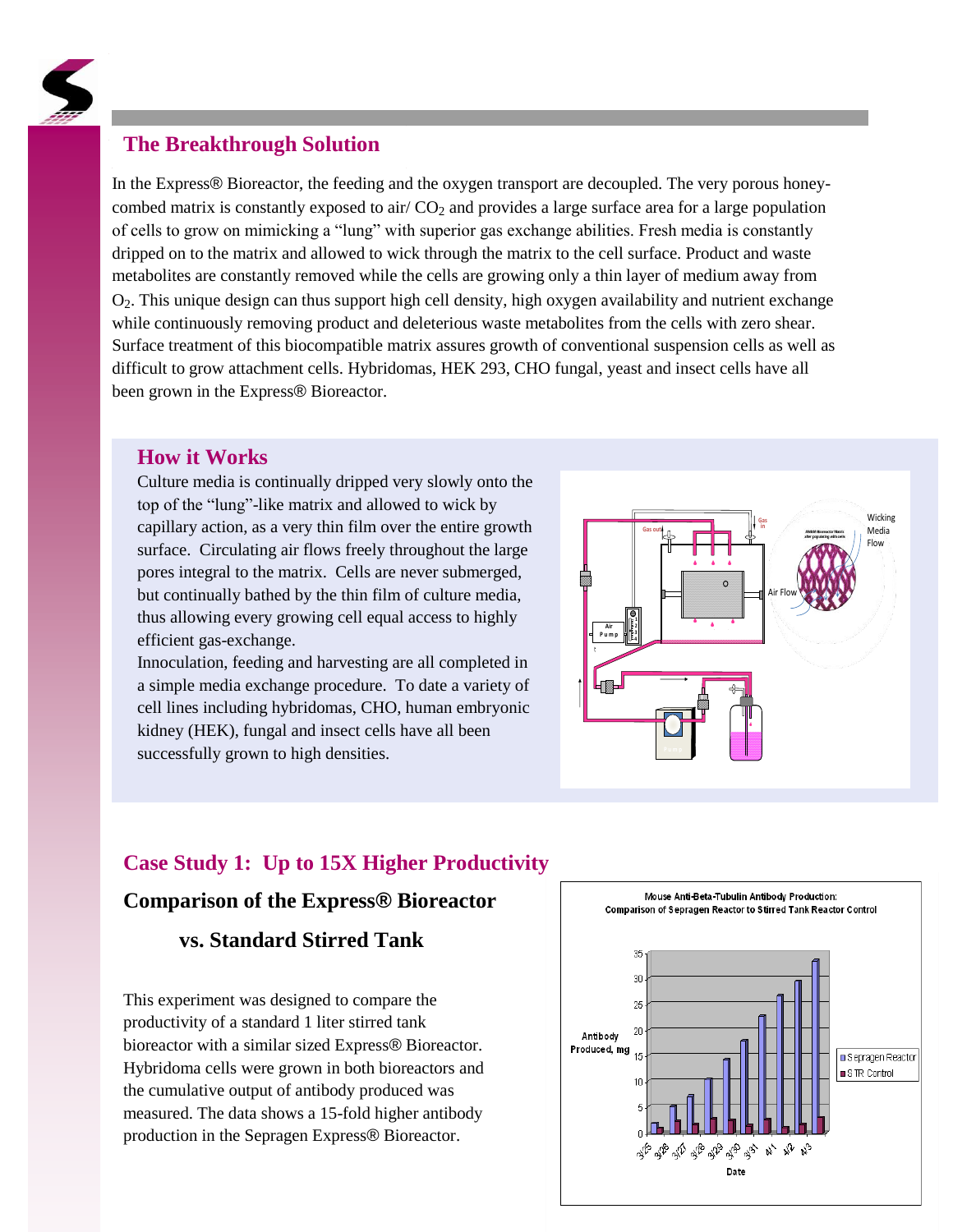# **Case Study 2: Up to 25X Higher Productivity with CHO Cells**

#### **Comparison of the Express® Bioreactor vs. Wave® Bioreactor**

CHO K1 cells expressing a FAb were grown in both a Sepragen Express® Bioreactor as well as a conventional Wave® Bioreactor. Both bioreactors were seeded with the same number of cells. The Express® Bioreactor was run in a perfusion mode for 110 days. The Wave® was run to terminal harvest and taken down after 14 days. The significantly higher productivity of the Express® Bioreactor, along with the ease of use and the long-term viability of the cells, demonstrates the Express® as a robust and superior platform for mammalian cell culture.



|                      | <b>Production phase</b><br>Wave® 10 Liter bag,              | Express® 1 Liter system (total 21 Liters harvested) |  |
|----------------------|-------------------------------------------------------------|-----------------------------------------------------|--|
| <b>Total Product</b> | 900mgs/12 days                                              | 2216 mgs/28.5 days                                  |  |
| Mean mgs/day         | 75.0 mgs/day                                                | 78.0 mgs/day                                        |  |
| Mean mas/liter       | $900/10L = 90$ mgs/liter                                    | 2216/21L= 105.5 mgs/liter                           |  |
| Mean mgs/L/day       | $(90 (day 12) - 60 (day 11) = 30)$<br>30 mgs/L/day (day 12) | $78.0$ mgs/L/day                                    |  |



|                 | FAb Qty   | Yield  | <b>MW</b><br>(Mass<br>Spec) | $K_{d}$<br>(Forte BIO) |
|-----------------|-----------|--------|-----------------------------|------------------------|
| <b>Express®</b> | $108$ mgs | 55 mgs | 48028                       | 3.1 nM                 |
| Wave®           | 90 mgs    | 40 mgs | 48029                       | 4.7 nM                 |

The above data shows the Express® Bioreactor's ability to dramatically increase productivity and continuous production for several months, while maintaining a high density viable culture. Yields were superior, and product purity and quality attributes were comparable.

Wave<sup>®</sup> is a registered trademark of GE Healthcare